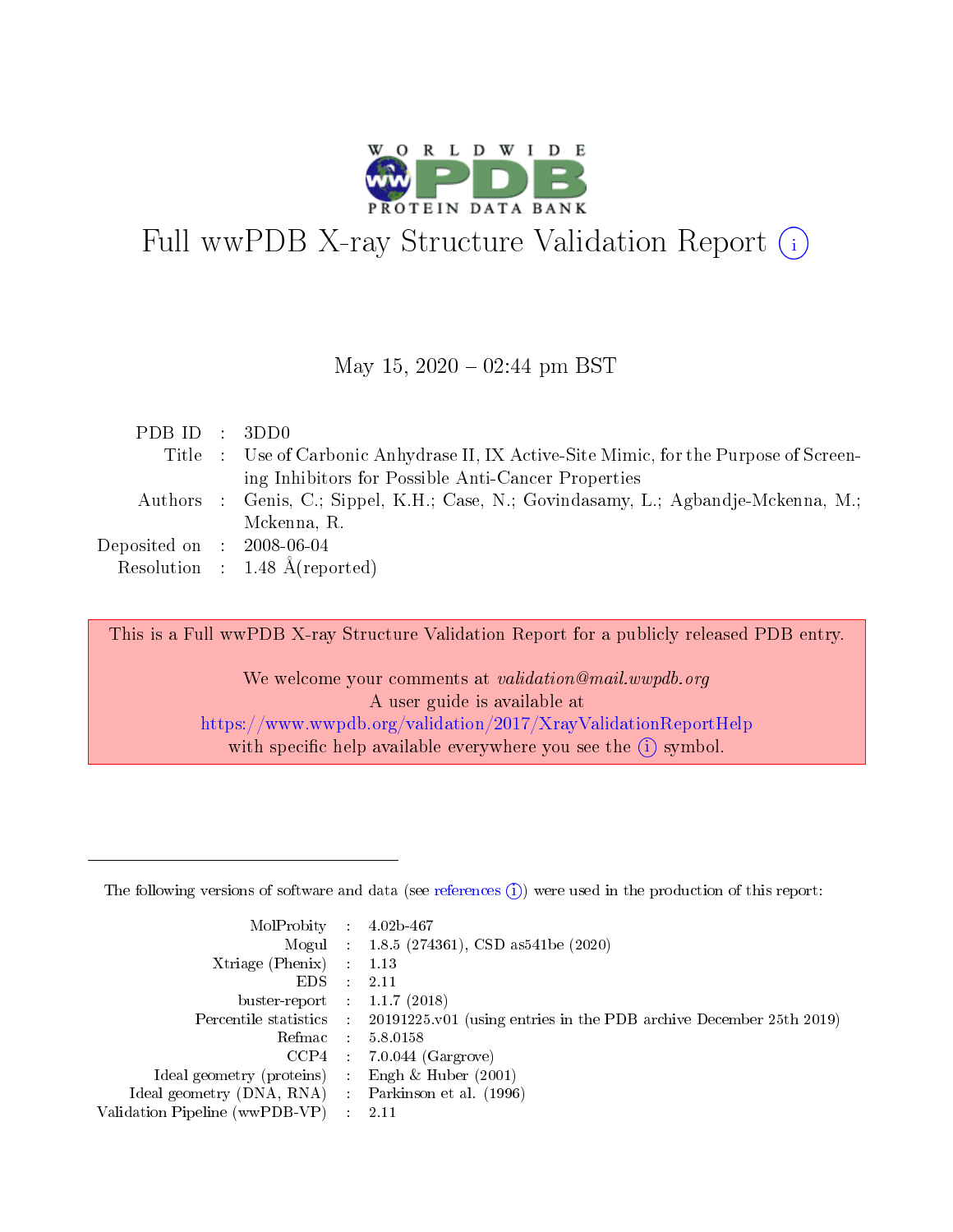# 1 [O](https://www.wwpdb.org/validation/2017/XrayValidationReportHelp#overall_quality)verall quality at a glance  $(i)$

The following experimental techniques were used to determine the structure: X-RAY DIFFRACTION

The reported resolution of this entry is 1.48 Å.

Percentile scores (ranging between 0-100) for global validation metrics of the entry are shown in the following graphic. The table shows the number of entries on which the scores are based.



| Metric                | Whole archive<br>$(\#\text{Entries})$ | Similar resolution<br>$(\#\text{Entries}, \text{resolution range}(\AA))$ |
|-----------------------|---------------------------------------|--------------------------------------------------------------------------|
| Clashscore            | 141614                                | $4955(1.50-1.46)$                                                        |
| Ramachandran outliers | 138981                                | $4846(1.50-1.46)$                                                        |
| Sidechain outliers    | 138945                                | $4844(1.50-1.46)$                                                        |
| RSRZ outliers         | 127900                                | $4614(1.50-1.46)$                                                        |

The table below summarises the geometric issues observed across the polymeric chains and their fit to the electron density. The red, orange, yellow and green segments on the lower bar indicate the fraction of residues that contain outliers for  $\geq=3$ , 2, 1 and 0 types of geometric quality criteria respectively. A grey segment represents the fraction of residues that are not modelled. The numeric value for each fraction is indicated below the corresponding segment, with a dot representing fractions  $\epsilon = 5\%$  The upper red bar (where present) indicates the fraction of residues that have poor fit to the electron density. The numeric value is given above the bar.

| $^n$ hain | Length | Quality of chain |     |                  |
|-----------|--------|------------------|-----|------------------|
|           |        | 3%               |     |                  |
|           | 260    | 88%              | 10% | $\bullet\bullet$ |

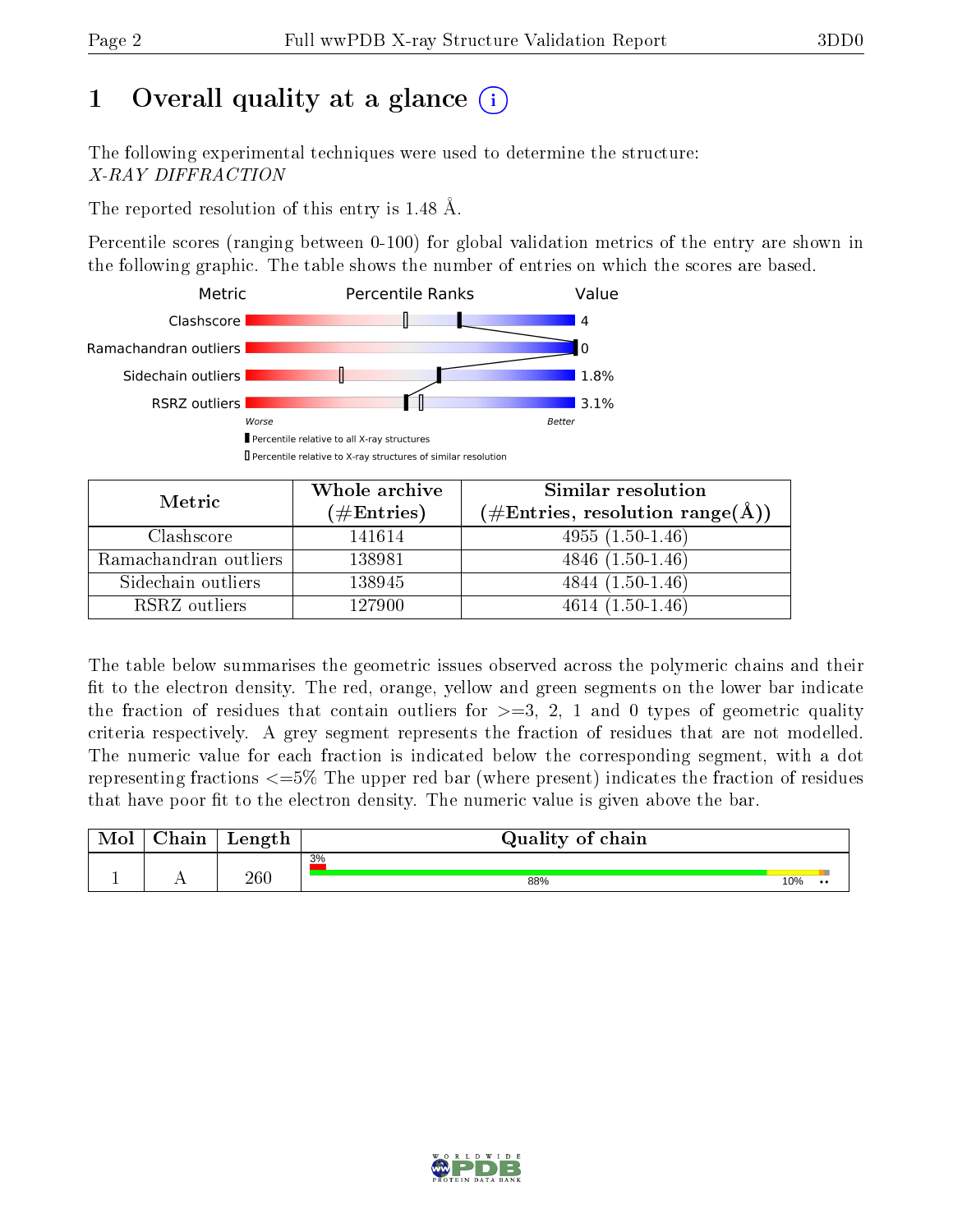# 2 Entry composition (i)

There are 4 unique types of molecules in this entry. The entry contains 2296 atoms, of which 0 are hydrogens and 0 are deuteriums.

In the tables below, the ZeroOcc column contains the number of atoms modelled with zero occupancy, the AltConf column contains the number of residues with at least one atom in alternate conformation and the Trace column contains the number of residues modelled with at most 2 atoms.

Molecule 1 is a protein called Carbonic anhydrase 2.

| Mol | Chain | Residues |               |     | Atoms |     | ZeroOcc | $\mid$ AltConf $\mid$ Trace |  |
|-----|-------|----------|---------------|-----|-------|-----|---------|-----------------------------|--|
|     |       | 258      | Total<br>2073 | 328 | 355   | 388 |         |                             |  |

• Molecule 2 is ZINC ION (three-letter code: ZN) (formula: Zn).

| Mol | Chain   Residues | Atoms | ZeroOcc   AltConf |  |
|-----|------------------|-------|-------------------|--|
|     |                  | Total |                   |  |

• Molecule 3 is 6-ethoxy-1,3-benzothiazole-2-sulfonamide (three-letter code: EZL) (formula:  $C_9H_{10}N_2O_3S_2$ .



| Mol | Chain   Residues | Atoms       |              |  | $ZeroOcc$   AltConf |  |
|-----|------------------|-------------|--------------|--|---------------------|--|
|     |                  | Total C N O | $\mathbf{Q}$ |  |                     |  |
|     |                  |             |              |  |                     |  |

• Molecule 4 is water.

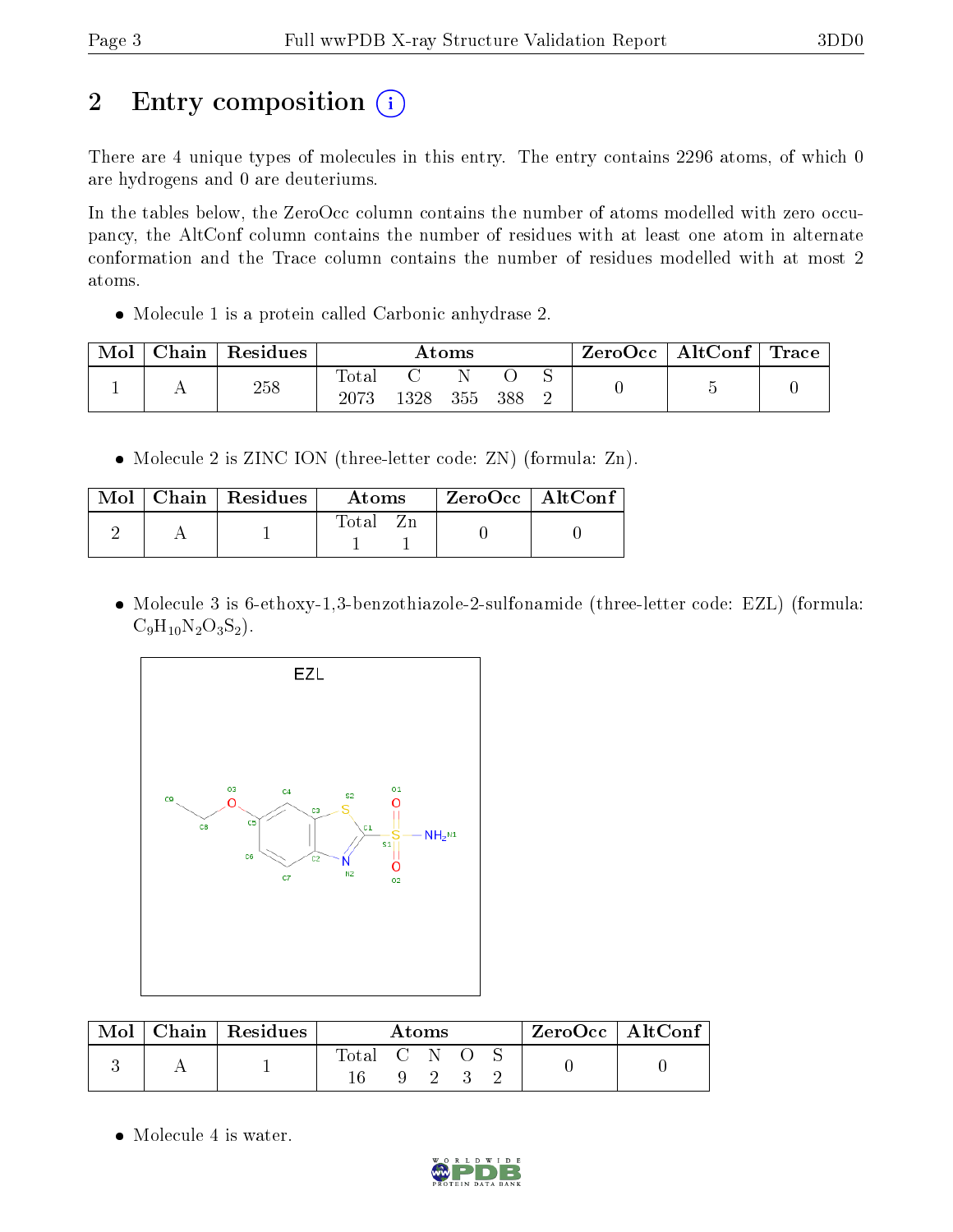|  | $Mol$   Chain   Residues | Atoms               | $ZeroOcc \   \ AltConf$ |  |
|--|--------------------------|---------------------|-------------------------|--|
|  | 206                      | Total<br>206<br>206 |                         |  |

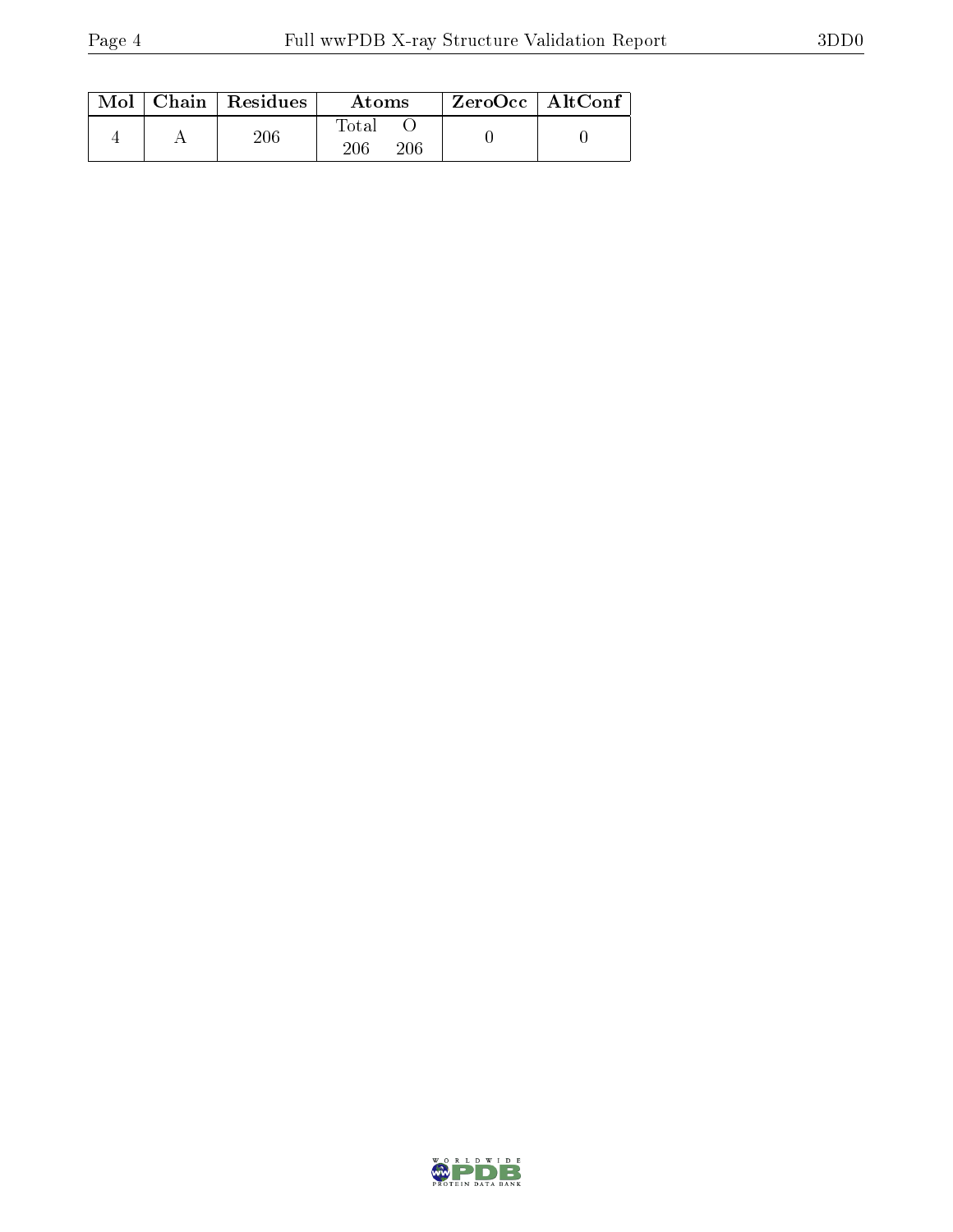# 3 Residue-property plots (i)

These plots are drawn for all protein, RNA and DNA chains in the entry. The first graphic for a chain summarises the proportions of the various outlier classes displayed in the second graphic. The second graphic shows the sequence view annotated by issues in geometry and electron density. Residues are color-coded according to the number of geometric quality criteria for which they contain at least one outlier: green  $= 0$ , yellow  $= 1$ , orange  $= 2$  and red  $= 3$  or more. A red dot above a residue indicates a poor fit to the electron density (RSRZ  $> 2$ ). Stretches of 2 or more consecutive residues without any outlier are shown as a green connector. Residues present in the sample, but not in the model, are shown in grey.



• Molecule 1: Carbonic anhydrase 2

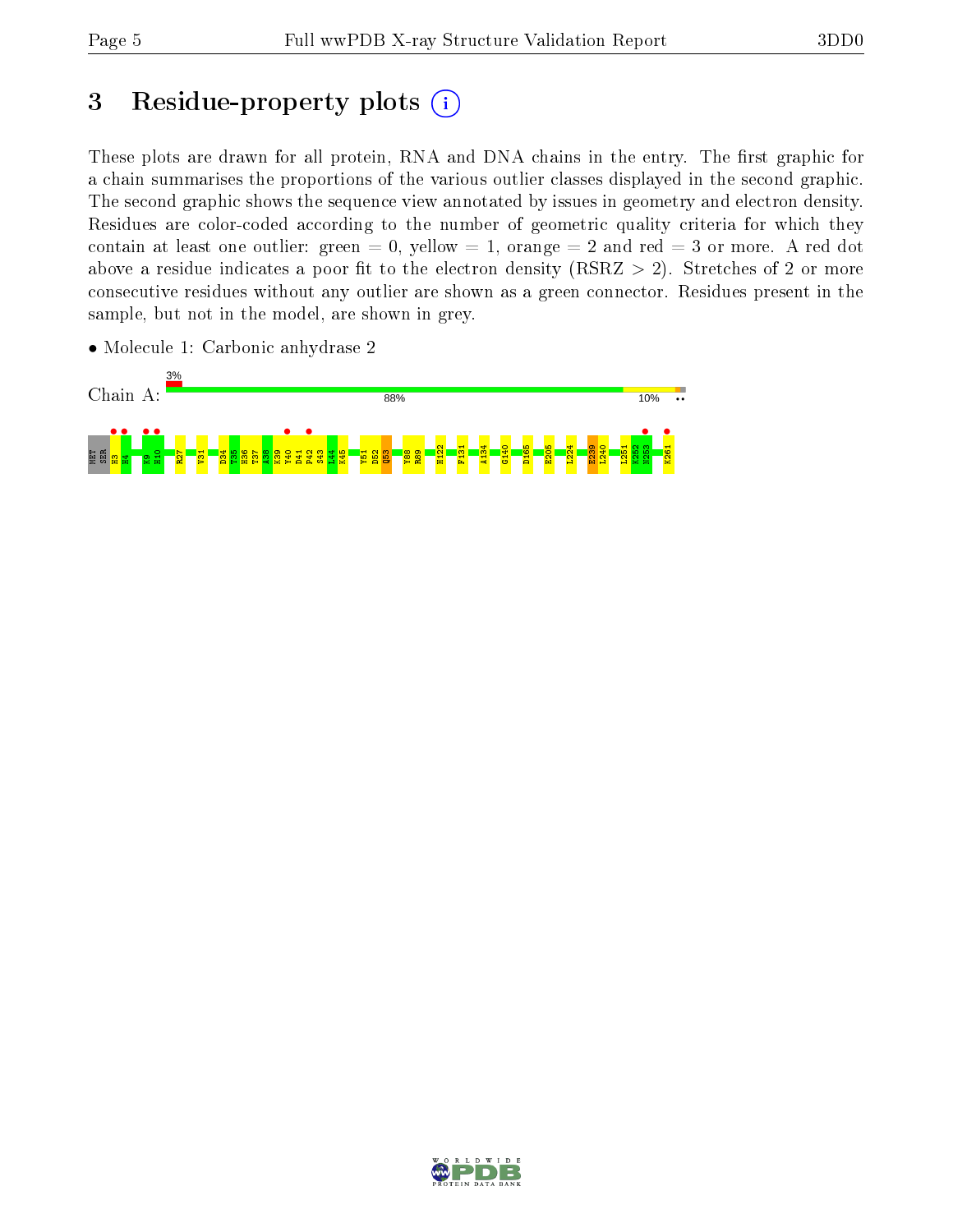## 4 Data and refinement statistics  $(i)$

| Property                                                         | Value                                            | Source     |
|------------------------------------------------------------------|--------------------------------------------------|------------|
| Space group                                                      | P 1 21 1                                         | Depositor  |
| Cell constants                                                   | $41.68\text{\AA}$<br>72.85Å<br>42.82Å            |            |
| a, b, c, $\alpha$ , $\beta$ , $\gamma$                           | $90.00^\circ$<br>$104.56^\circ$<br>$90.00^\circ$ | Depositor  |
| Resolution $(A)$                                                 | $-1.48$<br>20.00                                 | Depositor  |
|                                                                  | 23.09<br>1.48<br>$\equiv$                        | <b>EDS</b> |
| % Data completeness                                              | $94.2(20.00-1.48)$                               | Depositor  |
| (in resolution range)                                            | 85.9 (23.09-1.48)                                | <b>EDS</b> |
| $R_{merge}$                                                      | (Not available)                                  | Depositor  |
| $\mathrm{R}_{sym}$                                               | 0.06                                             | Depositor  |
| $\sqrt{I/\sigma}(I) > 1$                                         | 6.58 (at $1.48\text{\AA}$ )                      | Xtriage    |
| Refinement program                                               | SHELXL-97                                        | Depositor  |
|                                                                  | 0.149<br>0.180                                   | Depositor  |
| $R, R_{free}$                                                    | (Not available)<br>0.154                         | DCC        |
| $R_{free}$ test set                                              | No test flags present.                           | wwPDB-VP   |
| Wilson B-factor $(A^2)$                                          | 13.8                                             | Xtriage    |
| Anisotropy                                                       | 0.192                                            | Xtriage    |
| Bulk solvent $k_{sol}(\text{e}/\text{A}^3), B_{sol}(\text{A}^2)$ | $0.34$ , 55.8                                    | <b>EDS</b> |
| $\overline{\text{L-test}$ for twinning <sup>2</sup>              | $< L >$ = 0.50, $< L2$ = 0.33                    | Xtriage    |
| Estimated twinning fraction                                      | $\overline{0.0}28$ for h,-k,-h-l                 | Xtriage    |
| $F_o, F_c$ correlation                                           | 0.97                                             | <b>EDS</b> |
| Total number of atoms                                            | 2296                                             | wwPDB-VP   |
| Average B, all atoms $(A^2)$                                     | $20.0\,$                                         | wwPDB-VP   |

Xtriage's analysis on translational NCS is as follows: The largest off-origin peak in the Patterson function is  $7.40\%$  of the height of the origin peak. No significant pseudotranslation is detected.

<sup>&</sup>lt;sup>2</sup>Theoretical values of  $\langle |L| \rangle$ ,  $\langle L^2 \rangle$  for acentric reflections are 0.5, 0.333 respectively for untwinned datasets, and 0.375, 0.2 for perfectly twinned datasets.



<span id="page-5-1"></span><span id="page-5-0"></span><sup>1</sup> Intensities estimated from amplitudes.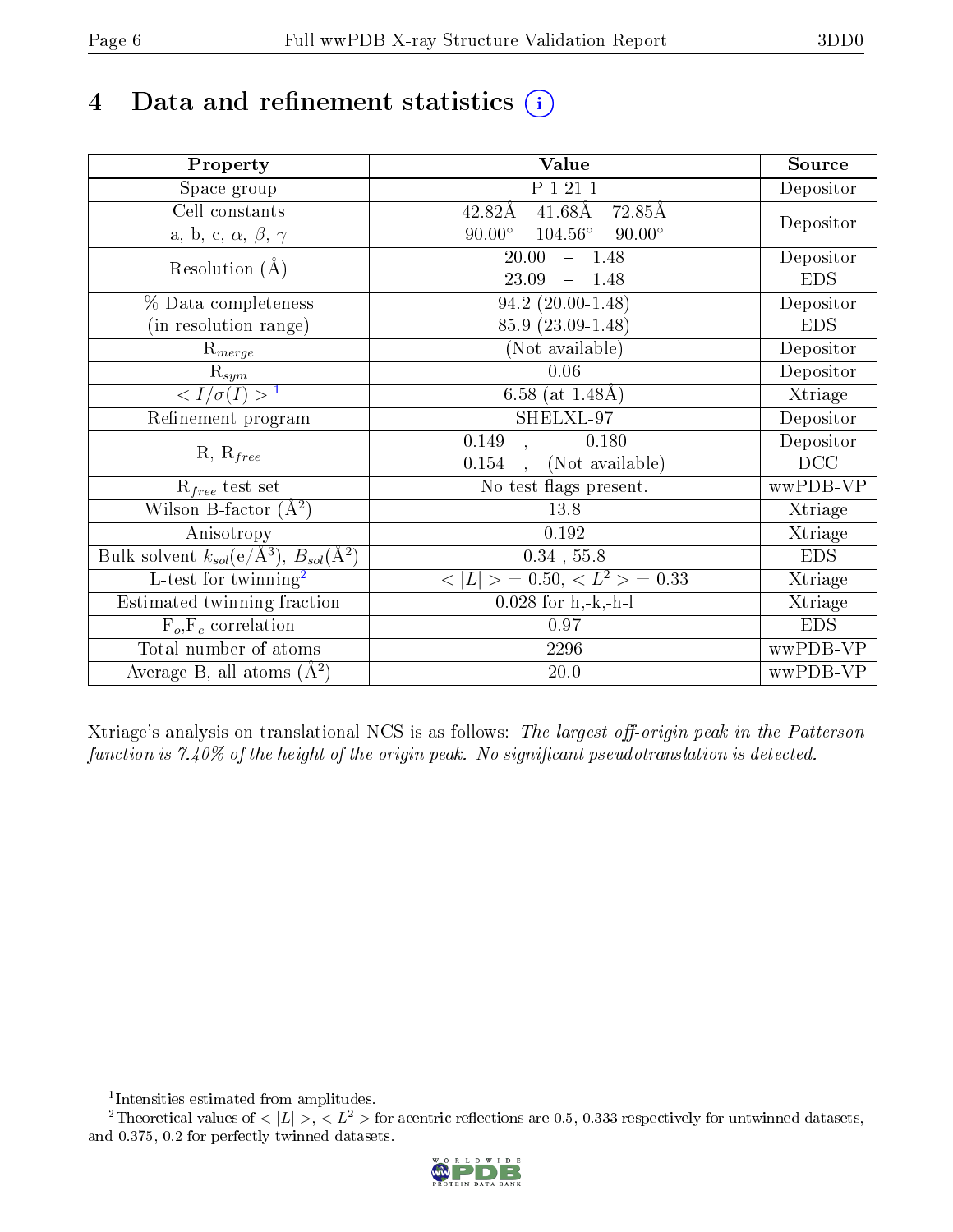## 5 Model quality  $(i)$

## 5.1 Standard geometry  $(i)$

Bond lengths and bond angles in the following residue types are not validated in this section: EZL, ZN

The Z score for a bond length (or angle) is the number of standard deviations the observed value is removed from the expected value. A bond length (or angle) with  $|Z| > 5$  is considered an outlier worth inspection. RMSZ is the root-mean-square of all Z scores of the bond lengths (or angles).

| Mol | Chain |      | Bond lengths                            | Bond angles |                 |  |
|-----|-------|------|-----------------------------------------|-------------|-----------------|--|
|     |       |      | RMSZ $\mid \#  Z  > 5 \mid$ RMSZ $\mid$ |             | $\# Z  > 5$     |  |
|     |       | 0.56 | 0/2156                                  | 1.15        | $3/2924$ (0.1%) |  |

There are no bond length outliers.

All (3) bond angle outliers are listed below:

| Mol | Chain | Res | $\Gamma$ Type | Atoms                 |         | Observed $(°)$ | $Ideal(^o)$ |
|-----|-------|-----|---------------|-----------------------|---------|----------------|-------------|
|     |       | 88  | TYR           | $CG$ - $CD$ 2- $CE$ 2 | 582     | 125.96         | 121.30      |
|     |       | 131 | <b>PHE</b>    | $CB-CG-CD2$           | $-5.22$ | 117 15         | 120.80      |
|     |       | 51  | TYR           | $CG$ - $CD$ 2- $CE$ 2 | 5 15    | 125.42         | 121 30      |

There are no chirality outliers.

There are no planarity outliers.

## 5.2 Too-close contacts (i)

In the following table, the Non-H and H(model) columns list the number of non-hydrogen atoms and hydrogen atoms in the chain respectively. The H(added) column lists the number of hydrogen atoms added and optimized by MolProbity. The Clashes column lists the number of clashes within the asymmetric unit, whereas Symm-Clashes lists symmetry related clashes.

|  |      |      | Mol   Chain   Non-H   H(model)   H(added)   Clashes   Symm-Clashes |
|--|------|------|--------------------------------------------------------------------|
|  | 2073 | 2014 |                                                                    |
|  |      |      |                                                                    |
|  |      |      |                                                                    |
|  | 206  |      |                                                                    |
|  | 2296 | 2023 |                                                                    |

The all-atom clashscore is defined as the number of clashes found per 1000 atoms (including hydrogen atoms). The all-atom clashscore for this structure is 4.

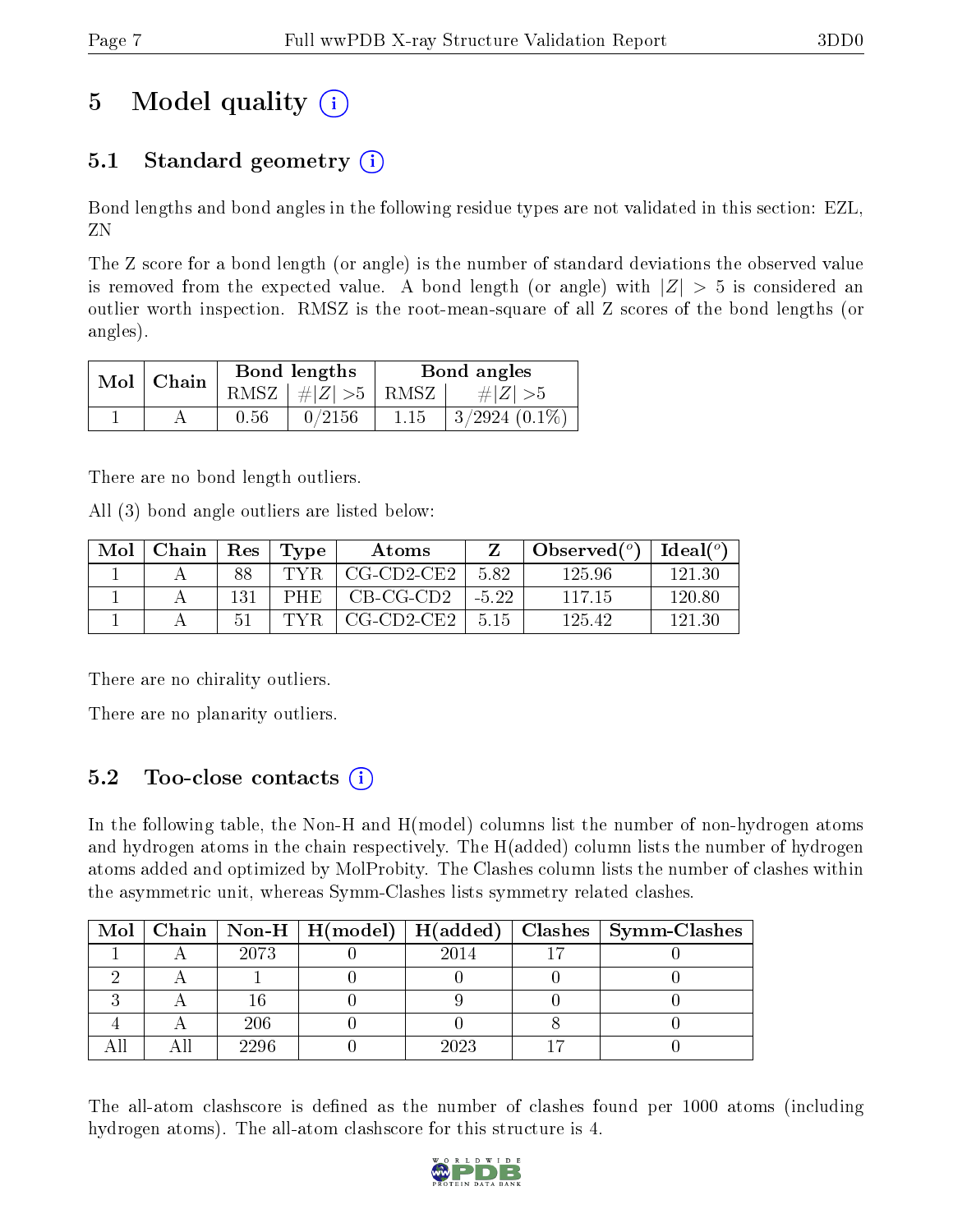|                    |                              | Interatomic    | Clash         |
|--------------------|------------------------------|----------------|---------------|
| Atom-1             | Atom-2                       | distance $(A)$ | overlap $(A)$ |
| 1: A:36: HIS: HD2  | 4: A:591:HOH:O               | 1.70           | 0.73          |
| 1: A:31: VAL:HGI1  | 4: A: 553: HOH: O            | 1.91           | 0.68          |
| 1:A:52:ASP:OD2     | 1: A:53: GLN: HG2            | 1.95           | 0.66          |
| 1:A:239:GLU:HA     | $1:A:\overline{239:GLU:OE1}$ | 1.97           | 0.64          |
| 1: A:36: HIS: CD2  | 4: A:591:HOH:O               | 2.48           | 0.60          |
| 1: A:40: TYR:CE2   | 1: A:42: PRO:HG3             | 2.43           | 0.53          |
| 1:A:34[B]:ASP:OD2  | 1: A:37:THR:HG23             | 2.11           | 0.51          |
| 1: A:251:LEU:HD12  | 4: A: 553: HOH: O            | 2.13           | 0.48          |
| 1:A:41:ASP:OD1     | 1: A: 43: SER: OG            | 2.30           | 0.46          |
| 1: A:3: HIS: HE1   | 4: A: 465: HOH: O            | 2.00           | 0.45          |
| 1:A:134:ALA:O      | 1: A:140: GLY:HA3            | 2.17           | 0.44          |
| 1: A:39: LYS: HE3  | 4: A: 552: HOH: O            | 2.18           | 0.44          |
| 1: A:240:LEU:HG    | 4: A:574:HOH:O               | 2.17           | 0.43          |
| 1: A: 165: ASP: HA | 4: A:562: HOH:O              | 2.20           | 0.41          |
| 1:A:27:ARG:CG      | 1: A:205: GLU:HB3            | 2.51           | 0.41          |
| 1: A:89: ARG:O     | 1:A:122:HIS:HA               | 2.21           | $0.40\,$      |

All (17) close contacts within the same asymmetric unit are listed below, sorted by their clash magnitude.

There are no symmetry-related clashes.

### 5.3 Torsion angles (i)

#### 5.3.1 Protein backbone  $(i)$

In the following table, the Percentiles column shows the percent Ramachandran outliers of the chain as a percentile score with respect to all X-ray entries followed by that with respect to entries of similar resolution.

The Analysed column shows the number of residues for which the backbone conformation was analysed, and the total number of residues.

| $\mid$ Mol $\mid$ Chain | Analysed                                 |  | Favoured   Allowed   Outliers   Percentiles                               |  |
|-------------------------|------------------------------------------|--|---------------------------------------------------------------------------|--|
|                         | $261/260$ (100\%)   253 (97\%)   8 (3\%) |  | $\begin{array}{ c c c c c c }\n\hline\n100 & 100 & \\\hline\n\end{array}$ |  |

There are no Ramachandran outliers to report.

#### 5.3.2 Protein sidechains  $(i)$

In the following table, the Percentiles column shows the percent sidechain outliers of the chain as a percentile score with respect to all X-ray entries followed by that with respect to entries of similar

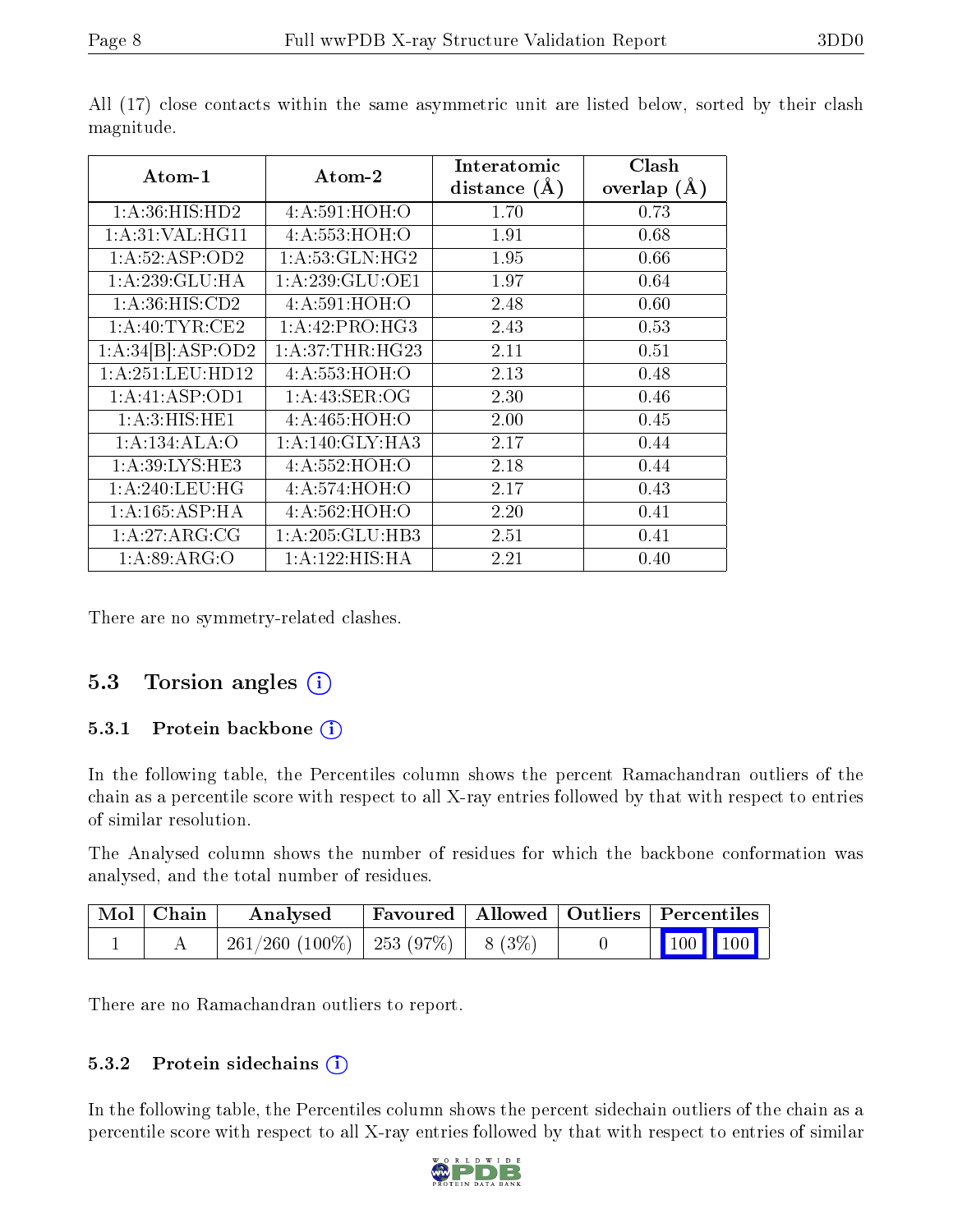resolution.

The Analysed column shows the number of residues for which the sidechain conformation was analysed, and the total number of residues.

| $\mid$ Mol $\mid$ Chain | Analysed                       | Rotameric   Outliers   Percentiles |          |          |  |
|-------------------------|--------------------------------|------------------------------------|----------|----------|--|
|                         | $228/225$ (101\%)   224 (98\%) |                                    | $4(2\%)$ | 29<br>59 |  |

All (4) residues with a non-rotameric sidechain are listed below:

| Mol | Chain | Res | <b>Type</b> |
|-----|-------|-----|-------------|
|     |       | 45  | LYS         |
|     |       | 53  | <b>GLN</b>  |
|     |       | 239 | GLU         |
|     |       | 261 | I VS        |

Some sidechains can be flipped to improve hydrogen bonding and reduce clashes. There are no such sidechains identified.

### 5.3.3 RNA  $(i)$

There are no RNA molecules in this entry.

## 5.4 Non-standard residues in protein, DNA, RNA chains (i)

There are no non-standard protein/DNA/RNA residues in this entry.

## 5.5 Carbohydrates (i)

There are no carbohydrates in this entry.

## 5.6 Ligand geometry  $(i)$

Of 2 ligands modelled in this entry, 1 is monoatomic - leaving 1 for Mogul analysis.

In the following table, the Counts columns list the number of bonds (or angles) for which Mogul statistics could be retrieved, the number of bonds (or angles) that are observed in the model and the number of bonds (or angles) that are defined in the Chemical Component Dictionary. The Link column lists molecule types, if any, to which the group is linked. The Z score for a bond length (or angle) is the number of standard deviations the observed value is removed from the expected value. A bond length (or angle) with  $|Z| > 2$  is considered an outlier worth inspection. RMSZ is the root-mean-square of all Z scores of the bond lengths (or angles).

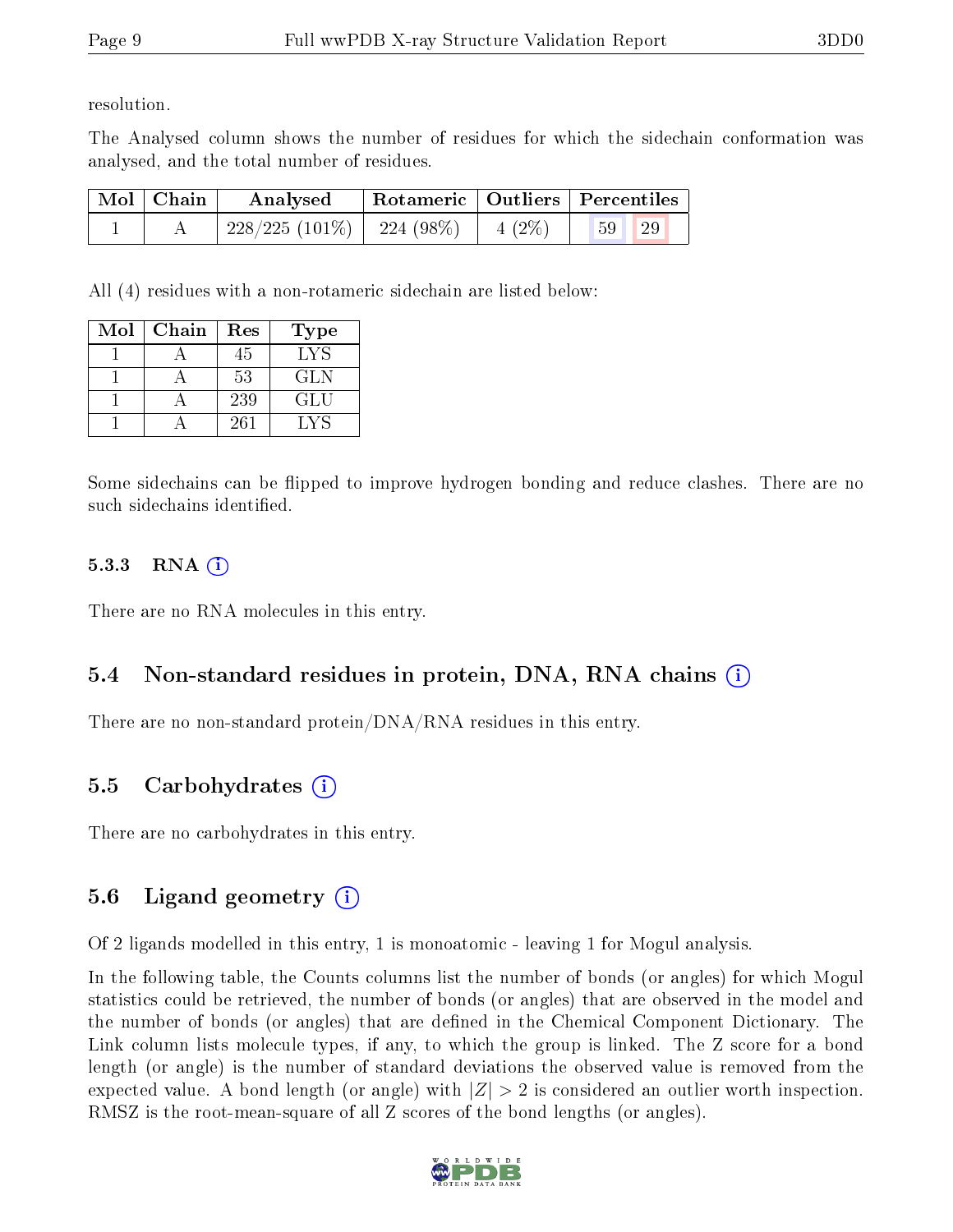|  |                                                                         |         | Bond lengths |      | Bond angles          |                                                                   |                                                                         |
|--|-------------------------------------------------------------------------|---------|--------------|------|----------------------|-------------------------------------------------------------------|-------------------------------------------------------------------------|
|  | $\vert$ Mol $\vert$ Type $\vert$ Chain $\vert$ Res $\vert$ Link $\vert$ |         |              |      |                      | Counts   RMSZ $\mid \#  Z  > 2$   Counts   RMSZ $\mid \#  Z  > 2$ |                                                                         |
|  | EZL                                                                     | $301\,$ | 13,17,17     | 1.75 | $2(15\%)$   19,25,25 |                                                                   | $\begin{array}{ c c c c }\hline 3.80 & 11 & (57\%)\ \hline \end{array}$ |

In the following table, the Chirals column lists the number of chiral outliers, the number of chiral centers analysed, the number of these observed in the model and the number defined in the Chemical Component Dictionary. Similar counts are reported in the Torsion and Rings columns. '-' means no outliers of that kind were identified.

|     |                                                     |  | Mol   Type   Chain   Res   Link   Chirals   Torsions   Rings |  |
|-----|-----------------------------------------------------|--|--------------------------------------------------------------|--|
| EZI | $\begin{array}{c} \begin{array}{c} \end{array}$ 301 |  | $0/3/9/9$ $0/2/2/2$                                          |  |

All (2) bond length outliers are listed below:

|  |     |     |                       | $\vert$ Mol $\vert$ Chain $\vert$ Res $\vert$ Type $\vert$ Atoms $\vert$ Z $\vert$ Observed(A) $\vert$ Ideal(A) |          |
|--|-----|-----|-----------------------|-----------------------------------------------------------------------------------------------------------------|----------|
|  | 301 |     | EZL   C4-C5   3.85    | 1.43                                                                                                            |          |
|  | 301 | EZL | $\sqrt{C7-C6}$   3.51 |                                                                                                                 | $1.36\,$ |

All (11) bond angle outliers are listed below:

| Mol | Chain | Res | Type | Atoms      | Z       | Observed $(^\circ)$ | Ideal $(^\circ)$ |
|-----|-------|-----|------|------------|---------|---------------------|------------------|
| 3   | А     | 301 | EZL  | $C6-C5-C4$ | 7.93    | 131.46              | 120.81           |
| 3   | А     | 301 | EZL  | $C5-C4-C3$ | $-7.28$ | 111.22              | 119.22           |
| 3   | А     | 301 | EZL  | $C6-C7-C2$ | $-5.20$ | 114.30              | 120.84           |
| 3   | А     | 301 | EZL  | $O2-S1-C1$ | $-4.45$ | 103.37              | 108.59           |
| 3   | А     | 301 | EZL  | $C7-C2-C3$ | 4.31    | 128.12              | 120.53           |
| 3   | А     | 301 | EZL  | $O2-S1-N1$ | 4.15    | 113.51              | 107.36           |
| 3   | А     | 301 | EZL  | $O1-S1-C1$ | $-3.80$ | 104.12              | 108.59           |
| 3   | А     | 301 | EZL  | $C7-C2-N2$ | $-3.77$ | 119.86              | 130.78           |
| 3   | А     | 301 | EZL  | $C7-C6-C5$ | $-3.49$ | 115.48              | 120.17           |
| 3   | А     | 301 | EZL  | $O1-S1-N1$ | 3.33    | 112.29              | 107.36           |
| 3   | А     | 301 | EZL  | O3-C5-C4   | $-3.13$ | 113.38              | 123.96           |

There are no chirality outliers.

There are no torsion outliers.

There are no ring outliers.

No monomer is involved in short contacts.

The following is a two-dimensional graphical depiction of Mogul quality analysis of bond lengths, bond angles, torsion angles, and ring geometry for all instances of the Ligand of Interest. In addition, ligands with molecular weight > 250 and outliers as shown on the validation Tables will also be included. For torsion angles, if less then 5% of the Mogul distribution of torsion angles is within 10 degrees of the torsion angle in question, then that torsion angle is considered an outlier.

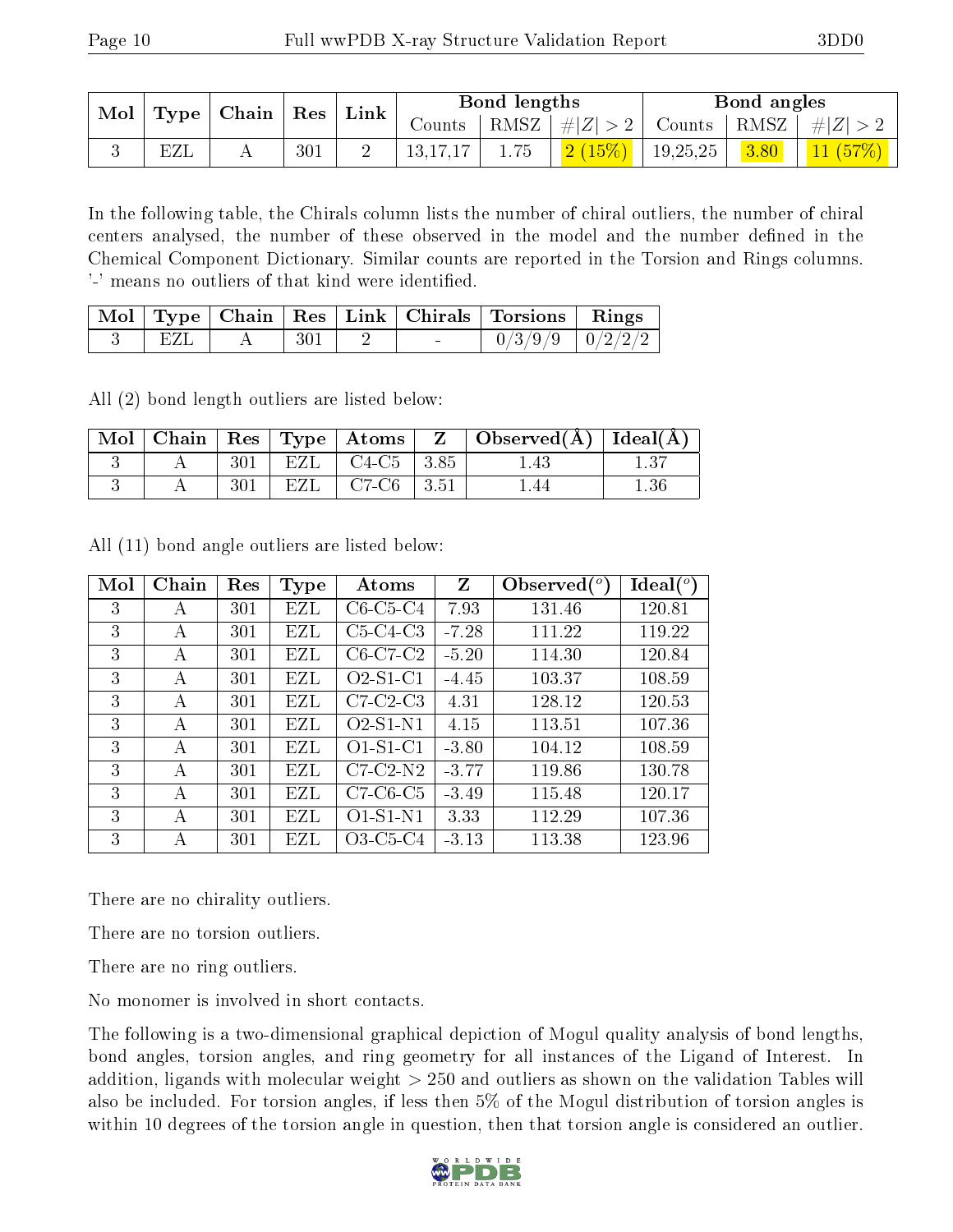Any bond that is central to one or more torsion angles identified as an outlier by Mogul will be highlighted in the graph. For rings, the root-mean-square deviation (RMSD) between the ring in question and similar rings identified by Mogul is calculated over all ring torsion angles. If the average RMSD is greater than 60 degrees and the minimal RMSD between the ring in question and any Mogul-identified rings is also greater than 60 degrees, then that ring is considered an outlier. The outliers are highlighted in purple. The color gray indicates Mogul did not find sufficient equivalents in the CSD to analyse the geometry.



### 5.7 [O](https://www.wwpdb.org/validation/2017/XrayValidationReportHelp#nonstandard_residues_and_ligands)ther polymers (i)

There are no such residues in this entry.

### 5.8 Polymer linkage issues (i)

There are no chain breaks in this entry.

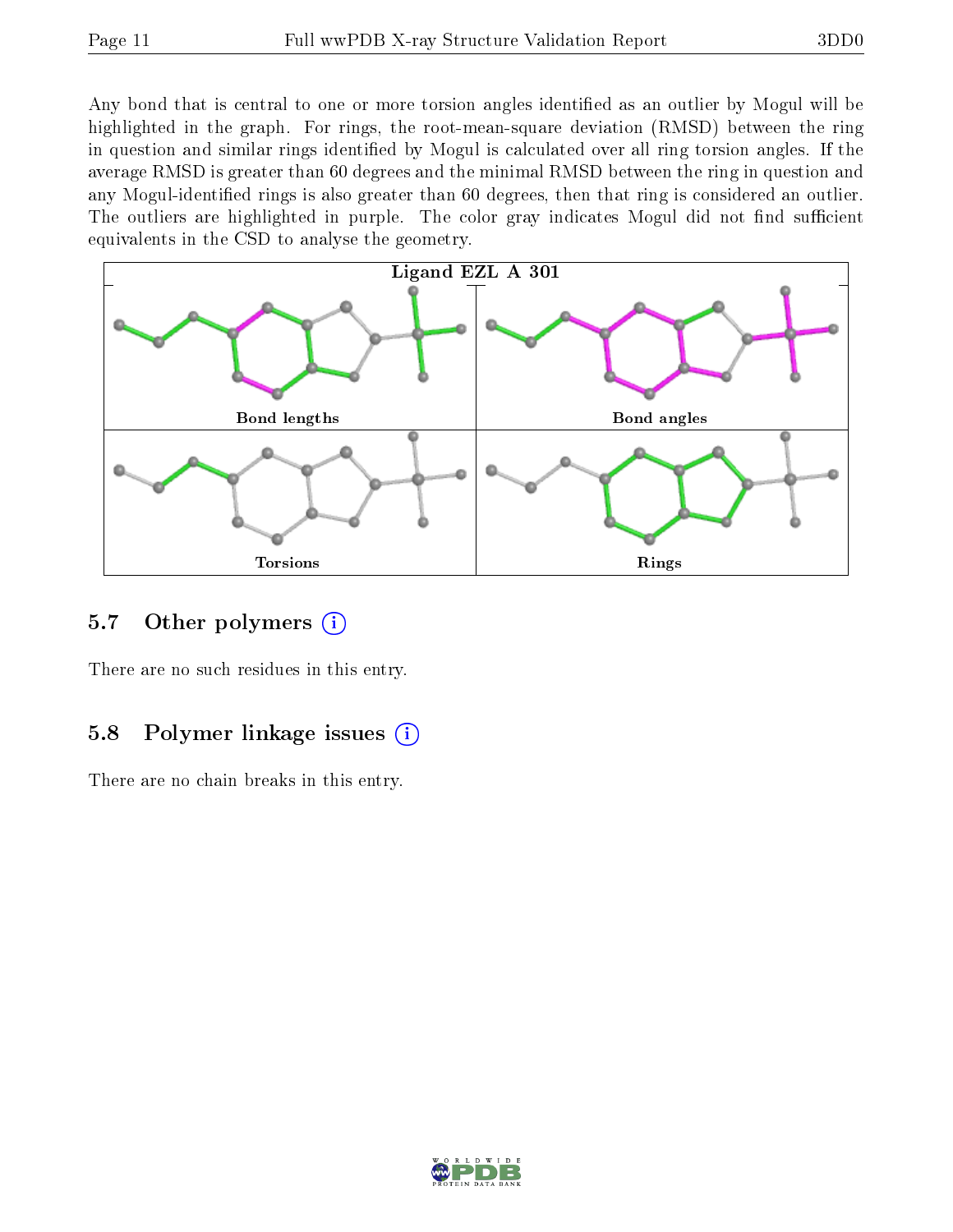## 6 Fit of model and data  $\left( \cdot \right)$

## 6.1 Protein, DNA and RNA chains (i)

In the following table, the column labelled  $#RSRZ>2'$  contains the number (and percentage) of RSRZ outliers, followed by percent RSRZ outliers for the chain as percentile scores relative to all X-ray entries and entries of similar resolution. The OWAB column contains the minimum, median,  $95<sup>th</sup>$  percentile and maximum values of the occupancy-weighted average B-factor per residue. The column labelled  $Q < 0.9$  lists the number of (and percentage) of residues with an average occupancy less than 0.9.

| $\mid$ Mol $\mid$ Chain $\mid$ | $\boldsymbol{\mathrm{Analysed}}$ | $ \langle \mathrm{RSRZ}\rangle $ | $\rm \#RSRZ{>}2$                                      | $\vert$ OWAB(Å <sup>2</sup> ) $\vert$ Q<0.9 |  |
|--------------------------------|----------------------------------|----------------------------------|-------------------------------------------------------|---------------------------------------------|--|
|                                | $\pm 258/260(99\%)$              | 0.11                             | $\vert 8 (3\%) \vert 49 \vert 53 \vert 8, 17, 36, 65$ |                                             |  |

All (8) RSRZ outliers are listed below:

| Mol | Chain | Res    | Type       | $\operatorname{RSRZ}$ |
|-----|-------|--------|------------|-----------------------|
| 1   |       | 3      | <b>HIS</b> | 5.4                   |
|     |       | 42     | <b>PRO</b> | 4.7                   |
|     |       | 253    | <b>ASN</b> | 3.9                   |
| 1   |       |        | <b>HIS</b> | 3.6                   |
| 1   |       | 9      | <b>LYS</b> | 3.3                   |
| 1   |       | 261    | <b>LYS</b> | 2.6                   |
|     |       | 40     | TYR        | 2.6                   |
|     |       | $10\,$ | <b>HIS</b> | 2.1                   |

### 6.2 Non-standard residues in protein, DNA, RNA chains  $(i)$

There are no non-standard protein/DNA/RNA residues in this entry.

### 6.3 Carbohydrates (i)

There are no carbohydrates in this entry.

### 6.4 Ligands  $(i)$

In the following table, the Atoms column lists the number of modelled atoms in the group and the number defined in the chemical component dictionary. The B-factors column lists the minimum, median,  $95<sup>th</sup>$  percentile and maximum values of B factors of atoms in the group. The column labelled  $Q< 0.9$ ' lists the number of atoms with occupancy less than 0.9.